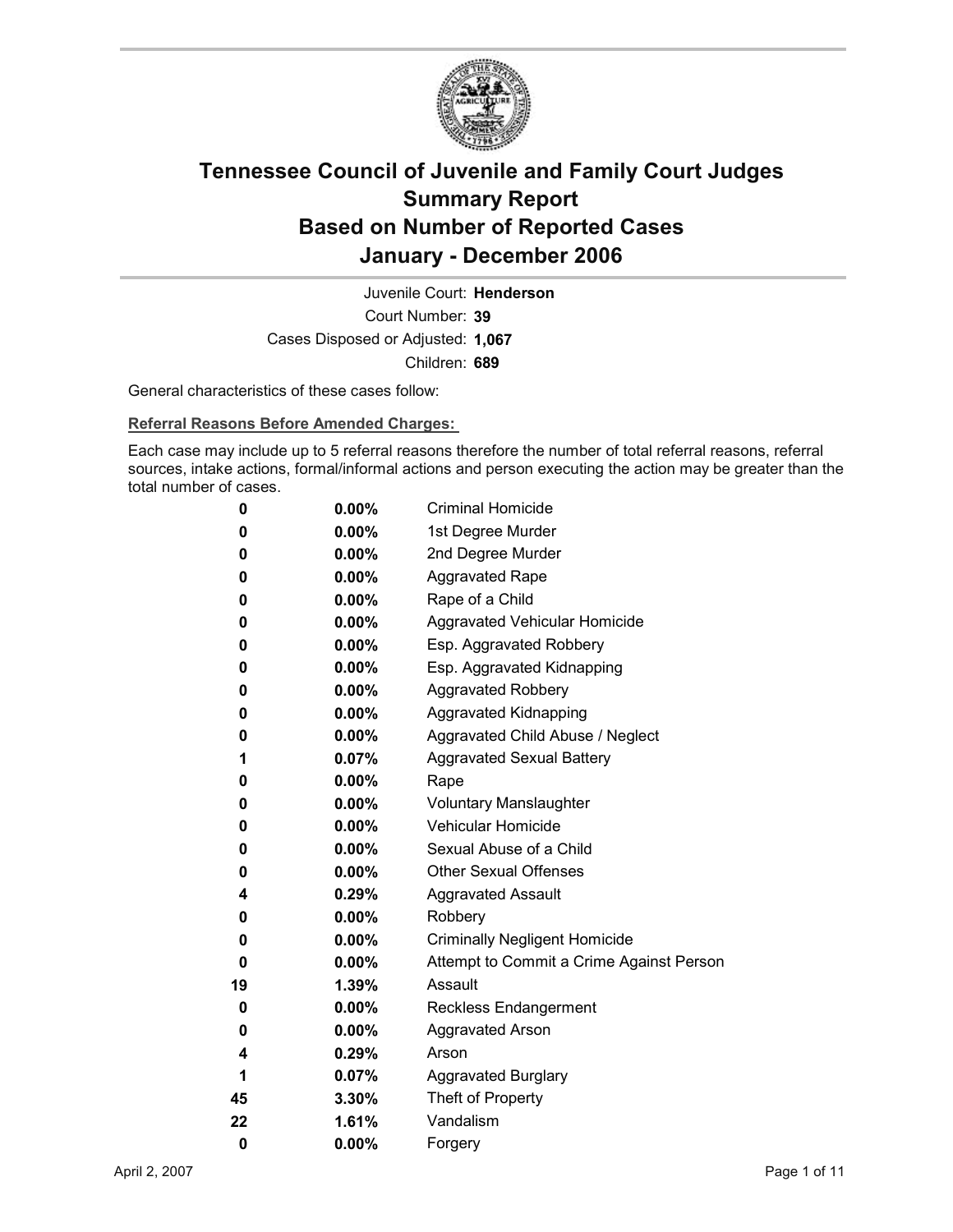

Court Number: **39** Juvenile Court: **Henderson** Cases Disposed or Adjusted: **1,067** Children: **689**

### **Referral Reasons Before Amended Charges:**

Each case may include up to 5 referral reasons therefore the number of total referral reasons, referral sources, intake actions, formal/informal actions and person executing the action may be greater than the total number of cases.

| $\mathbf 2$      | 0.15%    | <b>Worthless Checks</b>                                     |
|------------------|----------|-------------------------------------------------------------|
| 0                | $0.00\%$ | Illegal Possession / Fraudulent Use of Credit / Debit Cards |
| 15               | 1.10%    | <b>Burglary</b>                                             |
| 1                | 0.07%    | Unauthorized Use of a Vehicle                               |
| 0                | $0.00\%$ | <b>Cruelty to Animals</b>                                   |
| 0                | $0.00\%$ | Sale of Controlled Substances                               |
| 16               | 1.17%    | <b>Other Drug Offenses</b>                                  |
| 8                | 0.59%    | Possession of Controlled Substances                         |
| 0                | 0.00%    | <b>Criminal Attempt</b>                                     |
| 1                | 0.07%    | Carrying Weapons on School Property                         |
| 0                | 0.00%    | Unlawful Carrying / Possession of a Weapon                  |
| 0                | $0.00\%$ | <b>Evading Arrest</b>                                       |
| 0                | $0.00\%$ | Escape                                                      |
| 2                | 0.15%    | Driving Under Influence (DUI)                               |
| 3                | 0.22%    | Possession / Consumption of Alcohol                         |
| 3                | 0.22%    | Resisting Stop, Frisk, Halt, Arrest or Search               |
| 0                | $0.00\%$ | <b>Aggravated Criminal Trespass</b>                         |
| 3                | 0.22%    | Harassment                                                  |
| 0                | $0.00\%$ | Failure to Appear                                           |
| $\mathbf 2$      | 0.15%    | Filing a False Police Report                                |
| 0                | $0.00\%$ | Criminal Impersonation                                      |
| 28               | 2.05%    | <b>Disorderly Conduct</b>                                   |
| 1                | 0.07%    | <b>Criminal Trespass</b>                                    |
| 0                | $0.00\%$ | <b>Public Intoxication</b>                                  |
| 0                | $0.00\%$ | Gambling                                                    |
| 463              | 33.92%   | <b>Traffic</b>                                              |
| 1                | 0.07%    | Local Ordinances                                            |
| 3                | 0.22%    | Violation of Wildlife Regulations                           |
| $\boldsymbol{2}$ | 0.15%    | Contempt of Court                                           |
| 14               | 1.03%    | Violation of Probation                                      |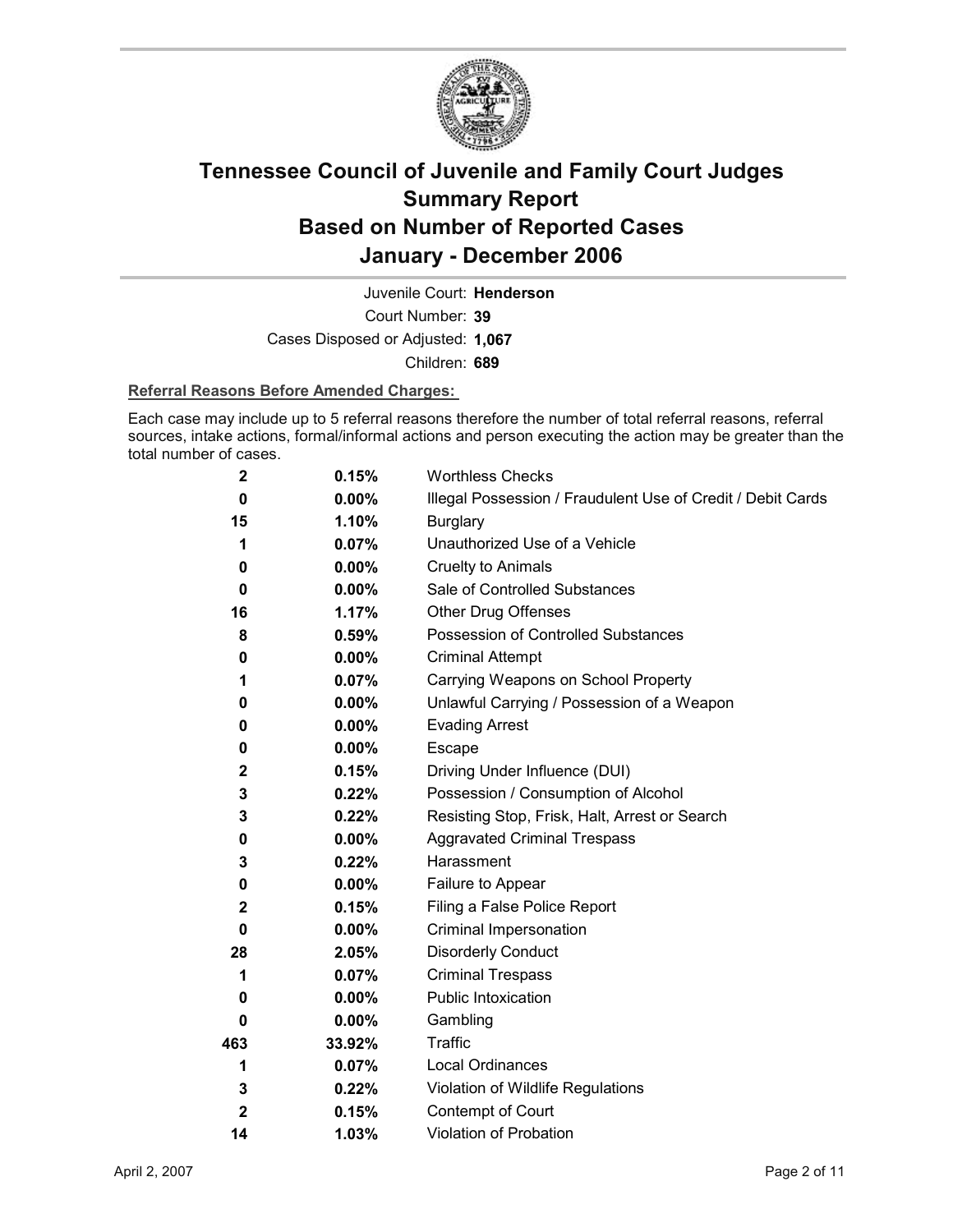

Court Number: **39** Juvenile Court: **Henderson** Cases Disposed or Adjusted: **1,067** Children: **689**

#### **Referral Reasons Before Amended Charges:**

Each case may include up to 5 referral reasons therefore the number of total referral reasons, referral sources, intake actions, formal/informal actions and person executing the action may be greater than the total number of cases.

| 1     | 0.07%    | <b>Violation of Aftercare</b>          |
|-------|----------|----------------------------------------|
| 49    | 3.59%    | Unruly Behavior                        |
| 241   | 17.66%   | Truancy                                |
| 10    | 0.73%    | In-State Runaway                       |
| 0     | $0.00\%$ | Out-of-State Runaway                   |
| 21    | 1.54%    | Possession of Tobacco Products         |
| 0     | $0.00\%$ | Violation of a Valid Court Order       |
| 0     | 0.00%    | Violation of Curfew                    |
| 0     | 0.00%    | Sexually Abused Child                  |
| 0     | $0.00\%$ | <b>Physically Abused Child</b>         |
| 85    | 6.23%    | Dependency / Neglect                   |
| 9     | 0.66%    | <b>Termination of Parental Rights</b>  |
| 0     | 0.00%    | <b>Violation of Pretrial Diversion</b> |
| 0     | $0.00\%$ | Violation of Informal Adjustment       |
| 129   | 9.45%    | <b>Judicial Review</b>                 |
| 1     | 0.07%    | <b>Administrative Review</b>           |
| 93    | 6.81%    | <b>Foster Care Review</b>              |
| 38    | 2.78%    | Custody                                |
| 17    | 1.25%    | Visitation                             |
| 0     | 0.00%    | Paternity / Legitimation               |
| 0     | $0.00\%$ | Child Support                          |
| 0     | $0.00\%$ | <b>Request for Medical Treatment</b>   |
| 0     | $0.00\%$ | <b>Consent to Marry</b>                |
| 7     | 0.51%    | Other                                  |
| 1,365 | 100.00%  | <b>Total Referrals</b>                 |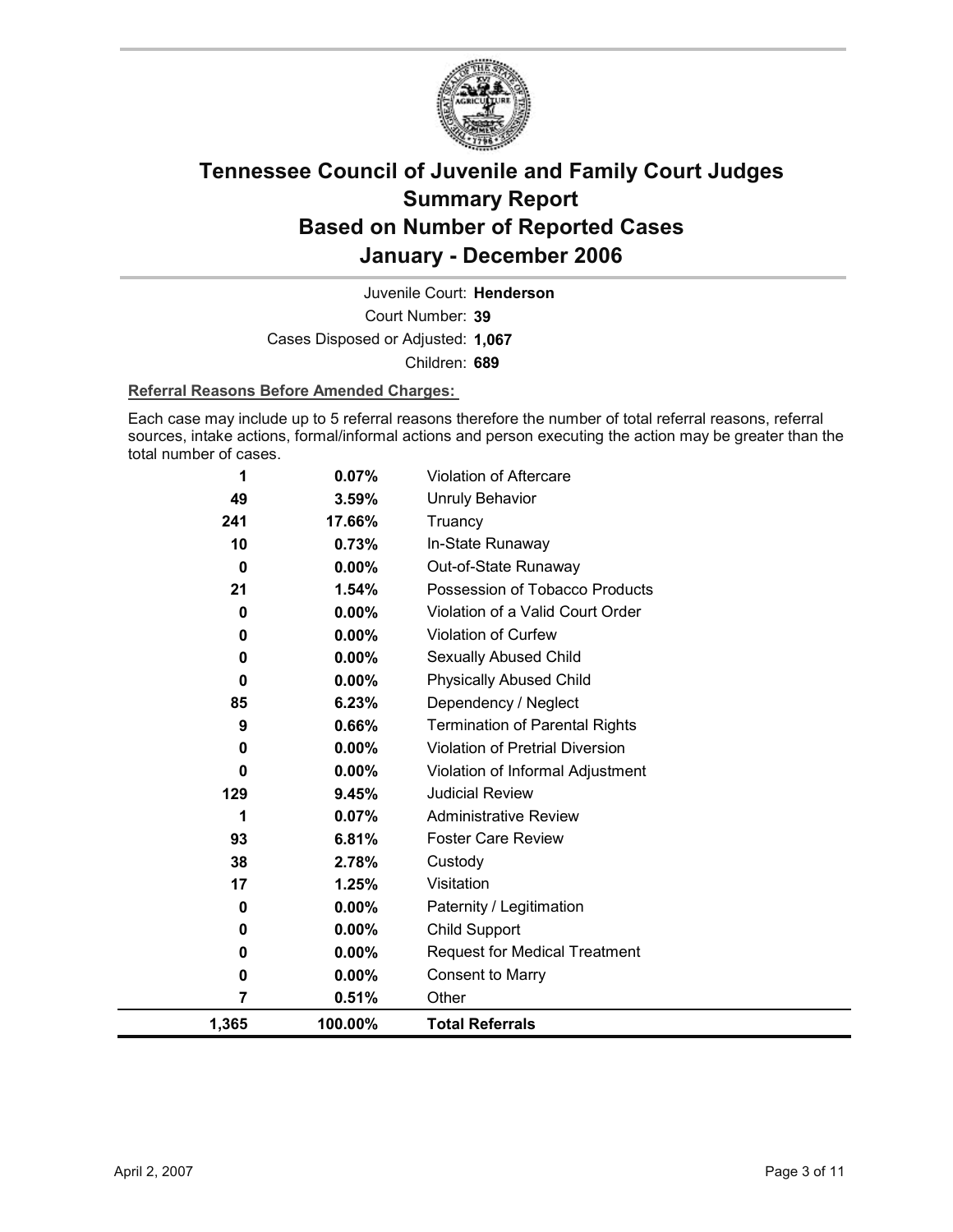

| Juvenile Court: Henderson  |                                   |                                   |  |  |
|----------------------------|-----------------------------------|-----------------------------------|--|--|
|                            | Court Number: 39                  |                                   |  |  |
|                            | Cases Disposed or Adjusted: 1,067 |                                   |  |  |
|                            |                                   | Children: 689                     |  |  |
| <b>Referral Sources: 1</b> |                                   |                                   |  |  |
| 622                        | 45.57%                            | Law Enforcement                   |  |  |
| 57                         | 4.18%                             | Parents                           |  |  |
| 14                         | 1.03%                             | Relatives                         |  |  |
| $\bf{0}$                   | $0.00\%$                          | Self                              |  |  |
| 310                        | 22.71%                            | School                            |  |  |
| 0                          | $0.00\%$                          | <b>CSA</b>                        |  |  |
| 288                        | 21.10%                            | <b>DCS</b>                        |  |  |
| 4                          | 0.29%                             | Other State Department            |  |  |
| $\bf{0}$                   | 0.00%                             | <b>District Attorney's Office</b> |  |  |
| 37                         | 2.71%                             | <b>Court Staff</b>                |  |  |
| 0                          | 0.00%                             | Social Agency                     |  |  |
| 3                          | 0.22%                             | <b>Other Court</b>                |  |  |
| 25                         | 1.83%                             | Victim                            |  |  |
| 4                          | 0.29%                             | Child & Parent                    |  |  |
| 0                          | 0.00%                             | Hospital                          |  |  |
| $\mathbf 0$                | 0.00%                             | Unknown                           |  |  |
| 1                          | 0.07%                             | Other                             |  |  |
| 1,365                      | 100.00%                           | <b>Total Referral Sources</b>     |  |  |

### **Age of Child at Referral: 2**

| 0   | $0.00\%$ | Unknown / Not Reported |                                            |
|-----|----------|------------------------|--------------------------------------------|
| 5   | 0.73%    | Ages 19 and Over       |                                            |
| 208 | 30.19%   | Ages 17 through 18     |                                            |
| 233 | 33.82%   | Ages 15 through 16     |                                            |
| 62  | $9.00\%$ | Ages 13 through 14     |                                            |
| 33  | 4.79%    | Ages 11 through 12     |                                            |
| 148 | 21.48%   | Ages 10 and Under      |                                            |
|     |          |                        | 689<br>100.00%<br><b>Total Child Count</b> |

 $1$  If different than number of Referral Reasons (1365), verify accuracy of your court's data.

<sup>2</sup> One child could be counted in multiple categories, verify accuracy of your court's data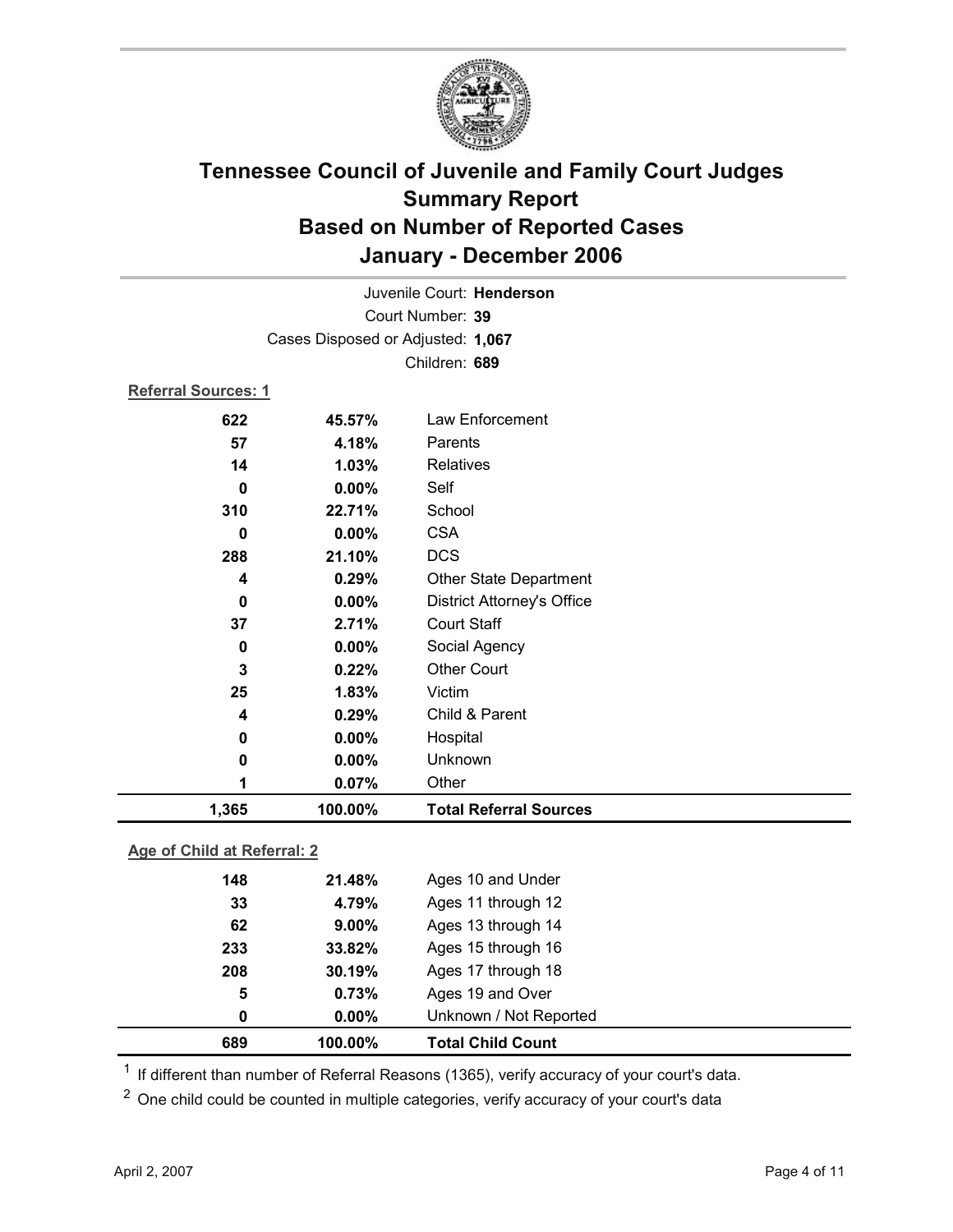

| Juvenile Court: Henderson               |                                   |                          |  |  |
|-----------------------------------------|-----------------------------------|--------------------------|--|--|
| Court Number: 39                        |                                   |                          |  |  |
|                                         | Cases Disposed or Adjusted: 1,067 |                          |  |  |
|                                         |                                   | Children: 689            |  |  |
| Sex of Child: 1                         |                                   |                          |  |  |
| 404                                     | 58.64%                            | Male                     |  |  |
| 285                                     | 41.36%                            | Female                   |  |  |
| $\mathbf 0$                             | 0.00%                             | Unknown                  |  |  |
| 689                                     | 100.00%                           | <b>Total Child Count</b> |  |  |
| Race of Child: 1                        |                                   |                          |  |  |
| 560                                     | 81.28%                            | White                    |  |  |
| 65                                      | 9.43%                             | African American         |  |  |
| $\mathbf 0$                             | 0.00%                             | Native American          |  |  |
| 1                                       | 0.15%                             | Asian                    |  |  |
| 62                                      | 9.00%                             | Mixed                    |  |  |
| 1                                       | 0.15%                             | Unknown                  |  |  |
| 689                                     | 100.00%                           | <b>Total Child Count</b> |  |  |
| <b>Hispanic Origin: 1</b>               |                                   |                          |  |  |
| 21                                      | 3.05%                             | Yes                      |  |  |
| 668                                     | 96.95%                            | No                       |  |  |
| $\mathbf 0$                             | 0.00%                             | Unknown                  |  |  |
| 689                                     | 100.00%                           | <b>Total Child Count</b> |  |  |
|                                         |                                   |                          |  |  |
| <b>School Enrollment of Children: 1</b> |                                   |                          |  |  |
| 599                                     | 86.94%                            | Yes                      |  |  |
| 69                                      | 10.01%                            | No                       |  |  |
| 21                                      | 3.05%                             | Unknown                  |  |  |
| 689                                     | 100.00%                           | <b>Total Child Count</b> |  |  |

 $1$  One child could be counted in multiple categories, verify accuracy of your court's data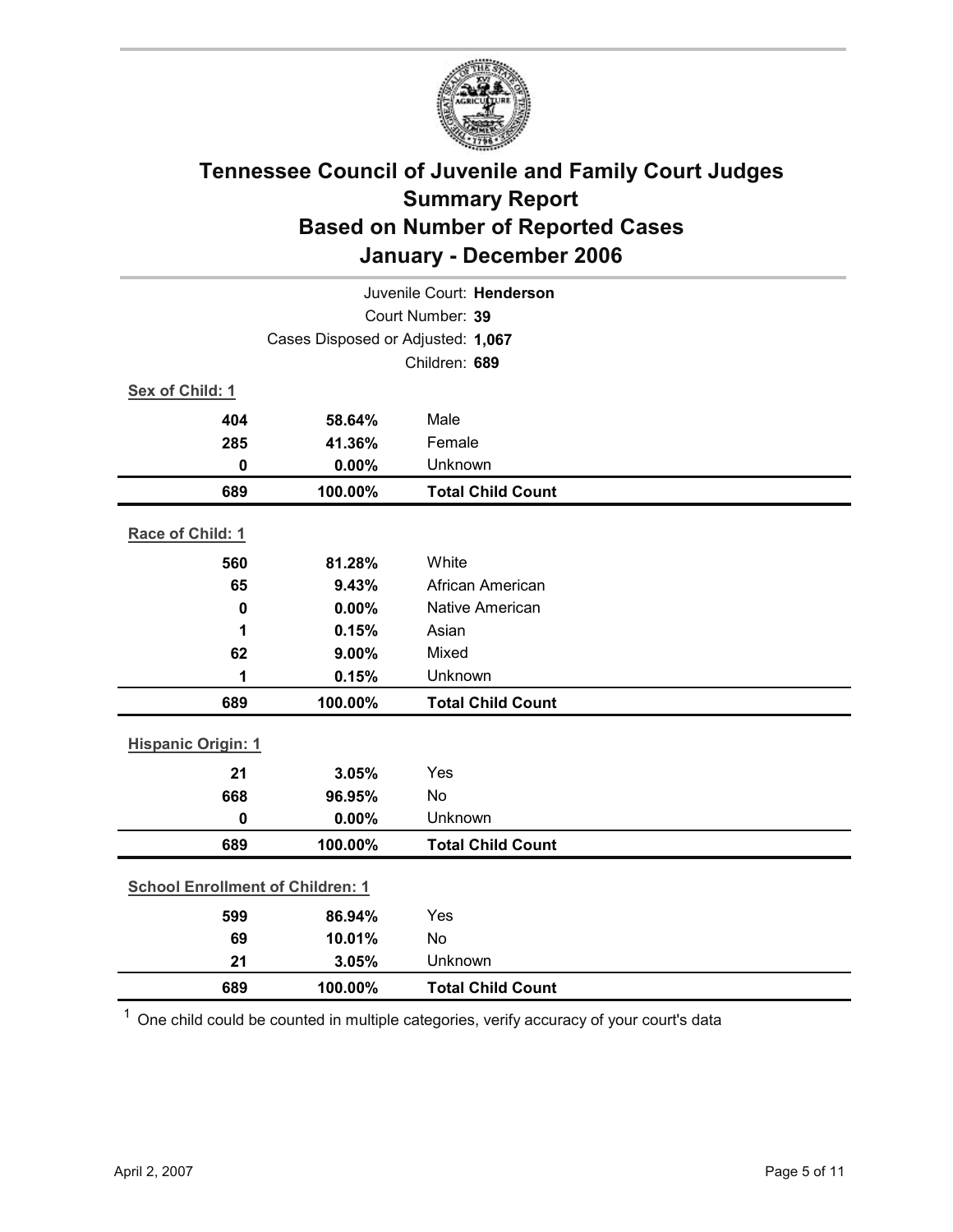

Court Number: **39** Juvenile Court: **Henderson** Cases Disposed or Adjusted: **1,067** Children: **689**

**Living Arrangement of Child at Time of Referral: 1**

| 689 | 100.00%  | <b>Total Child Count</b>     |
|-----|----------|------------------------------|
| 1   | 0.15%    | Other                        |
| 5   | 0.73%    | Unknown                      |
| 6   | 0.87%    | Independent                  |
| 0   | $0.00\%$ | In an Institution            |
| 8   | 1.16%    | In a Residential Center      |
| 3   | 0.44%    | In a Group Home              |
| 27  | $3.92\%$ | With Foster Family           |
| 6   | 0.87%    | <b>With Adoptive Parents</b> |
| 81  | 11.76%   | <b>With Relatives</b>        |
| 72  | 10.45%   | <b>With Father</b>           |
| 234 | 33.96%   | With Mother                  |
| 37  | 5.37%    | With Mother and Stepfather   |
| 10  | 1.45%    | With Father and Stepmother   |
| 199 | 28.88%   | With Both Biological Parents |
|     |          |                              |

### **Type of Detention: 2**

| 1,067 | 100.00%       | <b>Total Detention Count</b> |
|-------|---------------|------------------------------|
|       | $0.00\%$<br>0 | Other                        |
| 1,055 | 98.88%        | Does Not Apply               |
|       | 0<br>$0.00\%$ | <b>Unknown</b>               |
|       | 0.75%<br>8    | <b>Psychiatric Hospital</b>  |
|       | $0.00\%$<br>0 | Jail - No Separation         |
|       | $0.00\%$<br>0 | Jail - Partial Separation    |
|       | $0.00\%$<br>0 | Jail - Complete Separation   |
|       | 0.37%<br>4    | Juvenile Detention Facility  |
|       | $0.00\%$<br>0 | Non-Secure Placement         |
|       |               |                              |

 $<sup>1</sup>$  One child could be counted in multiple categories, verify accuracy of your court's data</sup>

 $2$  If different than number of Cases (1067) verify accuracy of your court's data.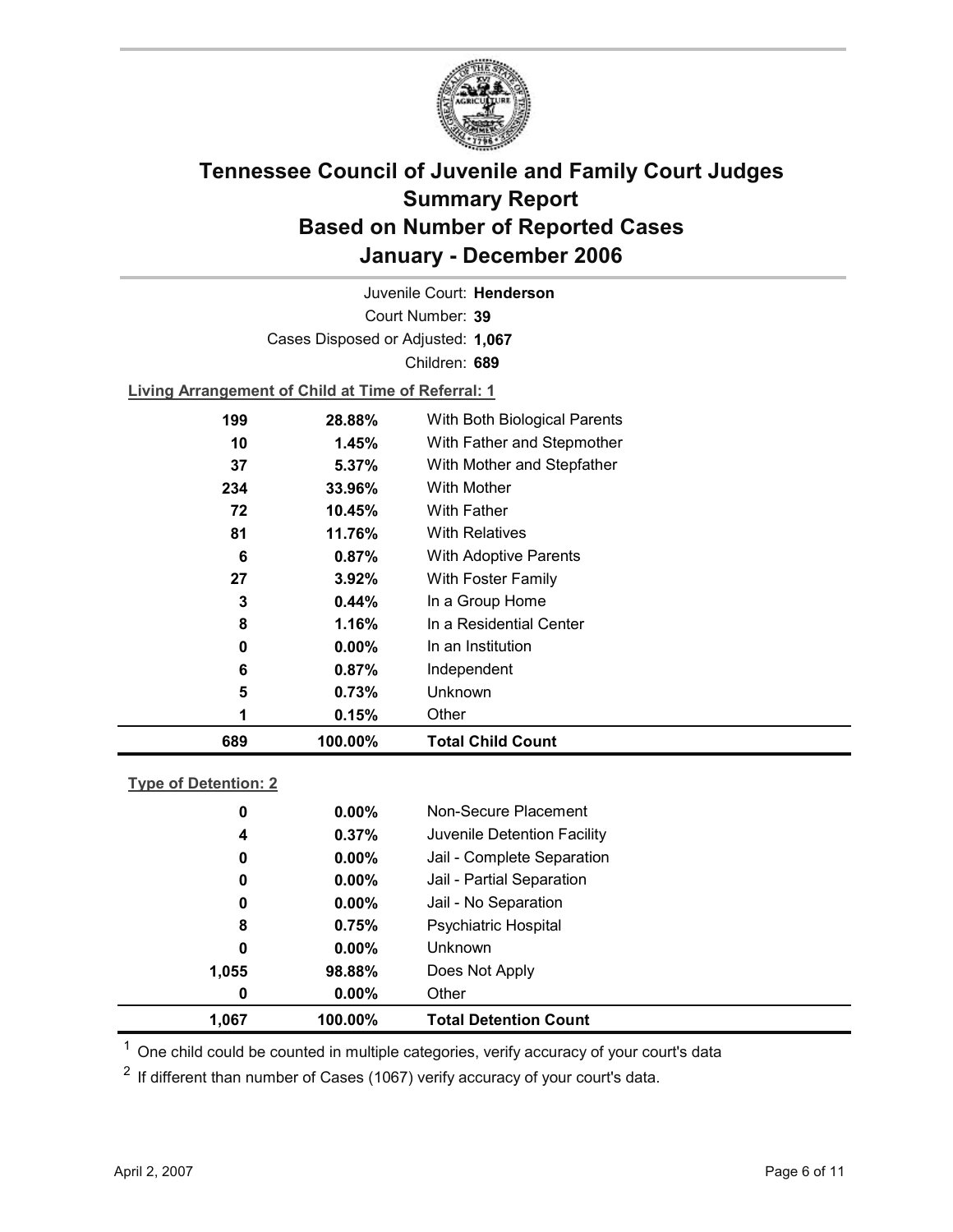

| Juvenile Court: Henderson |                                                    |                                      |  |  |
|---------------------------|----------------------------------------------------|--------------------------------------|--|--|
| Court Number: 39          |                                                    |                                      |  |  |
|                           | Cases Disposed or Adjusted: 1,067                  |                                      |  |  |
|                           |                                                    | Children: 689                        |  |  |
|                           | <b>Placement After Secure Detention Hearing: 1</b> |                                      |  |  |
| 6                         | 0.56%                                              | Returned to Prior Living Arrangement |  |  |
| 0                         | 0.00%                                              | Juvenile Detention Facility          |  |  |
| 0                         | $0.00\%$                                           | Jail                                 |  |  |
| 4                         | 0.37%                                              | Shelter / Group Home                 |  |  |
| 0                         | $0.00\%$                                           | <b>Foster Family Home</b>            |  |  |
| 0                         | 0.00%                                              | Psychiatric Hospital                 |  |  |
| 0                         | $0.00\%$                                           | Unknown / Not Reported               |  |  |
| 1,055                     | 98.88%                                             | Does Not Apply                       |  |  |
| $\mathbf{2}$              | 0.19%                                              | Other                                |  |  |
|                           |                                                    |                                      |  |  |
| 1,067                     | 100.00%                                            | <b>Total Placement Count</b>         |  |  |
|                           |                                                    |                                      |  |  |
| <b>Intake Actions: 2</b>  |                                                    |                                      |  |  |
| 509                       | 37.29%                                             | <b>Petition Filed</b>                |  |  |
| 0                         | 0.00%                                              | <b>Motion Filed</b>                  |  |  |
| 454                       | 33.26%                                             | <b>Citation Processed</b>            |  |  |
| $\bf{0}$                  | 0.00%                                              | Notification of Paternity Processed  |  |  |
| 78                        | 5.71%                                              | Scheduling of Judicial Review        |  |  |
| 3                         | 0.22%                                              | Scheduling of Administrative Review  |  |  |
| 92                        | 6.74%                                              | Scheduling of Foster Care Review     |  |  |
| 0                         | 0.00%                                              | Unknown                              |  |  |
| 229                       | 16.78%                                             | Does Not Apply                       |  |  |
| 0                         | 0.00%                                              | Other                                |  |  |

 $1$  If different than number of Cases (1067) verify accuracy of your court's data.

 $2$  If different than number of Referral Reasons (1365), verify accuracy of your court's data.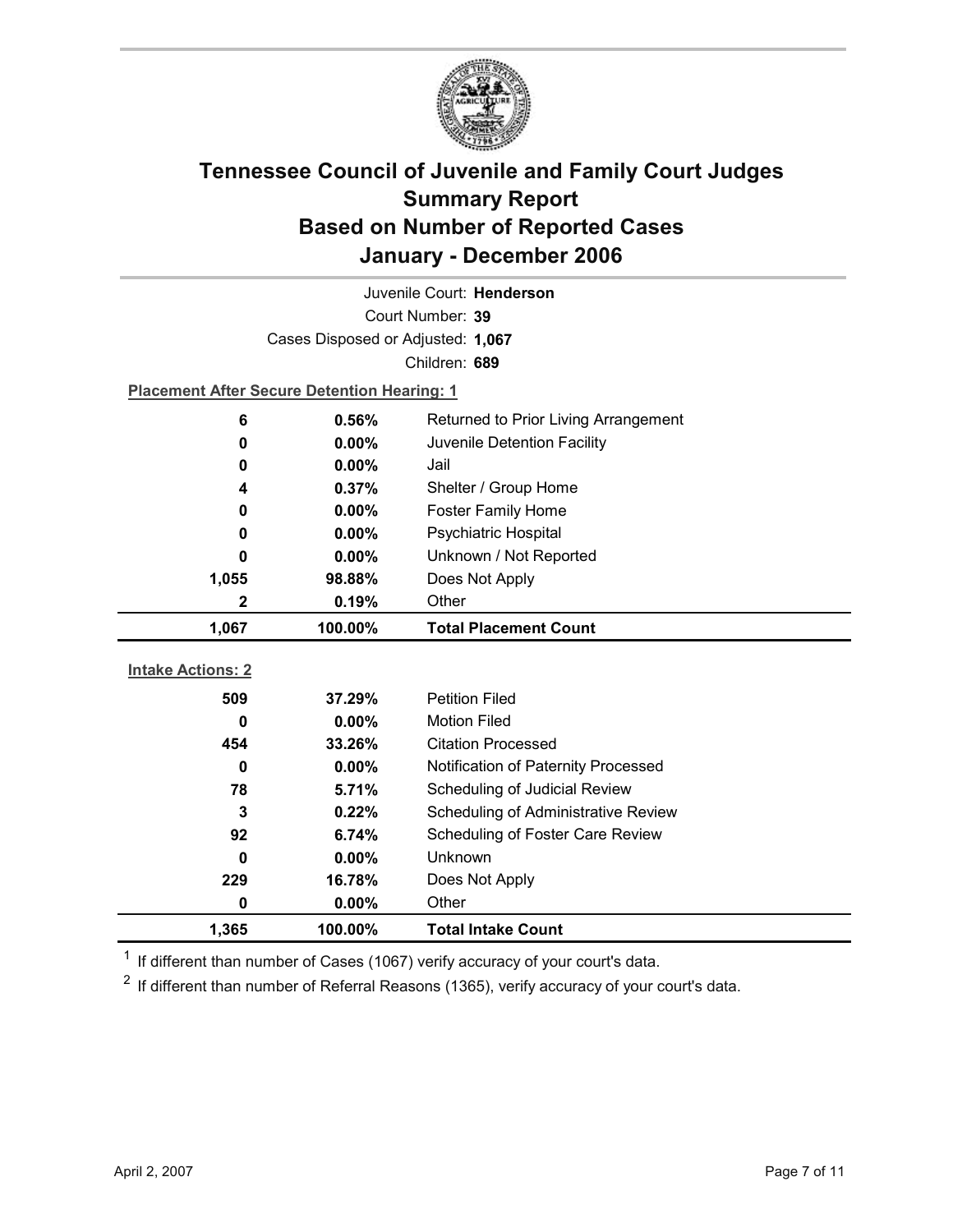

Court Number: **39** Juvenile Court: **Henderson** Cases Disposed or Adjusted: **1,067** Children: **689**

### **Last Grade Completed by Child: 1**

| 46             | 6.68%                                   | Too Young for School         |  |  |
|----------------|-----------------------------------------|------------------------------|--|--|
| 18             | 2.61%                                   | Preschool                    |  |  |
| 12             | 1.74%                                   | Kindergarten                 |  |  |
| 10             | 1.45%                                   | 1st Grade                    |  |  |
| 8              | 1.16%                                   | 2nd Grade                    |  |  |
| 6              | 0.87%                                   | 3rd Grade                    |  |  |
| 8              | 1.16%                                   | 4th Grade                    |  |  |
| 13             | 1.89%                                   | 5th Grade                    |  |  |
| 16             | 2.32%                                   | 6th Grade                    |  |  |
| 33             | 4.79%                                   | 7th Grade                    |  |  |
| 59             | 8.56%                                   | 8th Grade                    |  |  |
| 91             | 13.21%                                  | 9th Grade                    |  |  |
| 103            | 14.95%                                  | 10th Grade                   |  |  |
| 103            | 14.95%                                  | 11th Grade                   |  |  |
| 8              | 1.16%                                   | 12th Grade                   |  |  |
| 0              | 0.00%                                   | Non-Graded Special Ed        |  |  |
| $\overline{7}$ | 1.02%                                   | <b>GED</b>                   |  |  |
| 6              | 0.87%                                   | Graduated                    |  |  |
| 0              | 0.00%                                   | <b>Never Attended School</b> |  |  |
| 142            | 20.61%                                  | Unknown                      |  |  |
| 0              | 0.00%                                   | Other                        |  |  |
| 689            | 100.00%                                 | <b>Total Child Count</b>     |  |  |
|                |                                         |                              |  |  |
|                | <b>Enrolled in Special Education: 1</b> |                              |  |  |
| 91             | 13.21%                                  | Yes                          |  |  |
| 460            | 66.76%                                  | No                           |  |  |

 $1$  One child could be counted in multiple categories, verify accuracy of your court's data

**138 20.03%** Unknown

**689 100.00% Total Child Count**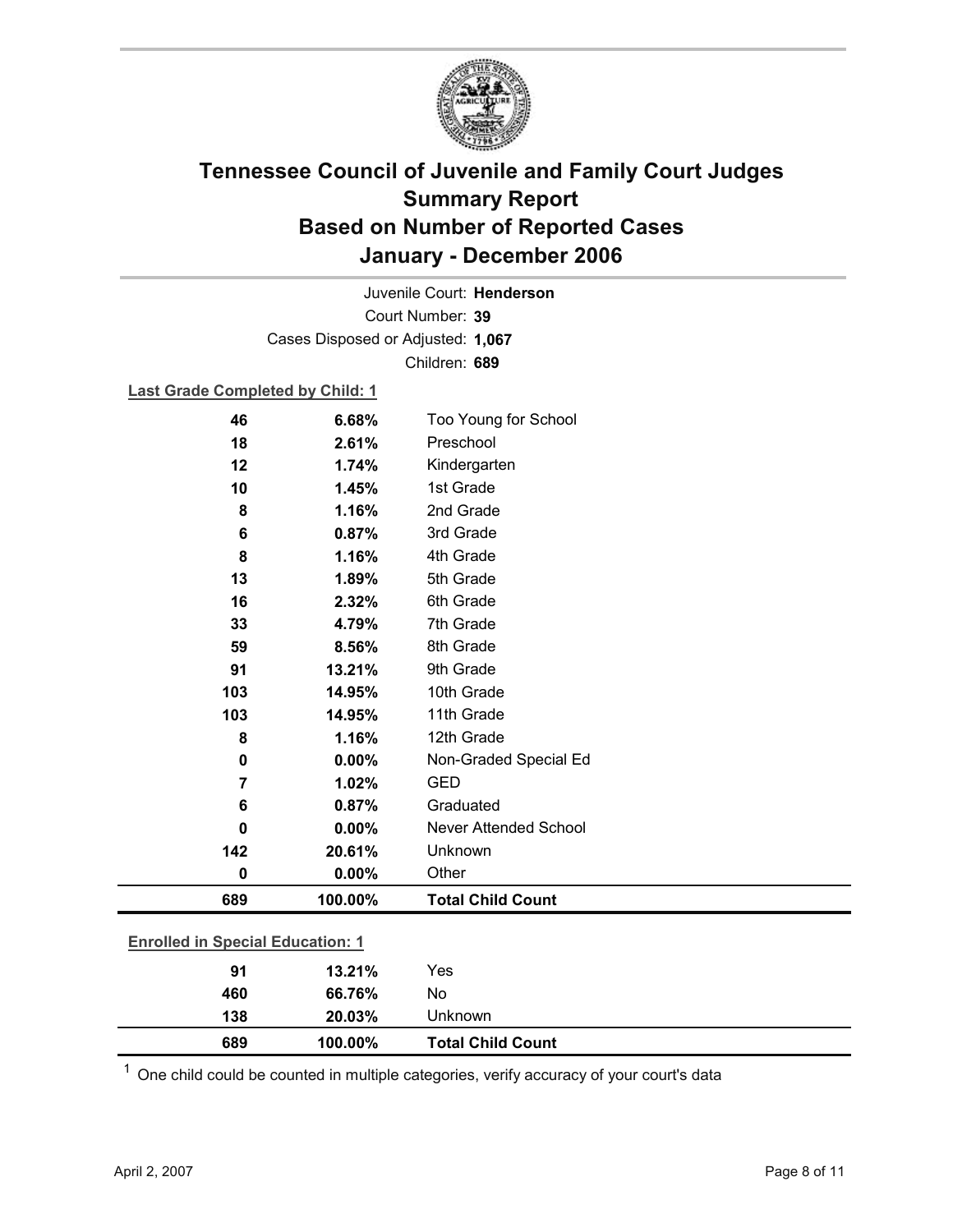

| Juvenile Court: Henderson |                                   |                           |  |  |
|---------------------------|-----------------------------------|---------------------------|--|--|
|                           | Court Number: 39                  |                           |  |  |
|                           | Cases Disposed or Adjusted: 1,067 |                           |  |  |
|                           | Children: 689                     |                           |  |  |
|                           | <b>Action Executed By: 1</b>      |                           |  |  |
| 1,029                     | 75.38%                            | Judge                     |  |  |
| $\mathbf{2}$              | 0.15%                             | Referee                   |  |  |
| 23                        | 1.68%                             | <b>YSO</b>                |  |  |
| 311                       | 22.78%                            | Other                     |  |  |
| 0                         | $0.00\%$                          | Unknown / Not Reported    |  |  |
| 1,365                     | 100.00%                           | <b>Total Action Count</b> |  |  |

### **Formal / Informal Actions: 1**

| 275     | 20.15%   | Dismissed                                      |
|---------|----------|------------------------------------------------|
| 5       | 0.37%    | Retired / Nolle Prosequi                       |
| 331     | 24.25%   | <b>Complaint Substantiated Delinquent</b>      |
| 69      | 5.05%    | <b>Complaint Substantiated Status Offender</b> |
| 12      | 0.88%    | Complaint Substantiated Dependent / Neglected  |
| 1       | 0.07%    | <b>Complaint Substantiated Abused</b>          |
| 0       | $0.00\%$ | <b>Complaint Substantiated Mentally III</b>    |
| 248     | 18.17%   | Informal Adjustment                            |
| 0       | $0.00\%$ | <b>Pretrial Diversion</b>                      |
| 0       | $0.00\%$ | Transfer to Adult Court Hearing                |
| 6       | 0.44%    | Charges Cleared by Transfer to Adult Court     |
| 60      | 4.40%    | <b>Special Proceeding</b>                      |
| $12 \,$ | 0.88%    | <b>Review Concluded</b>                        |
| 345     | 25.27%   | Case Held Open                                 |
| 1       | $0.07\%$ | Other                                          |
| 0       | $0.00\%$ | Unknown / Not Reported                         |
| 1,365   | 100.00%  | <b>Total Action Count</b>                      |

 $1$  If different than number of Referral Reasons (1365), verify accuracy of your court's data.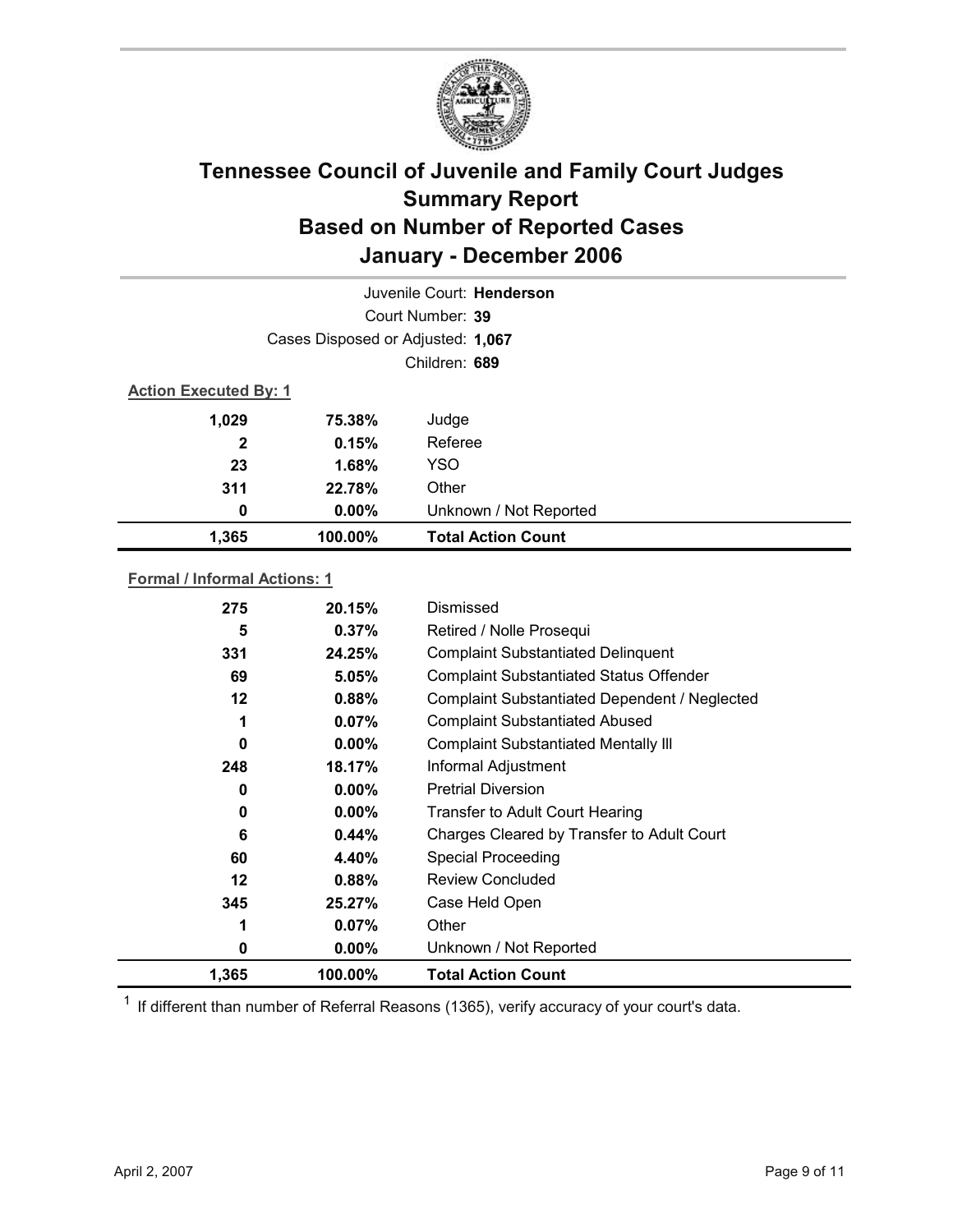

|                                   |                                                       | Juvenile Court: Henderson                            |  |
|-----------------------------------|-------------------------------------------------------|------------------------------------------------------|--|
|                                   |                                                       | Court Number: 39                                     |  |
| Cases Disposed or Adjusted: 1,067 |                                                       |                                                      |  |
|                                   |                                                       | Children: 689                                        |  |
| <b>Case Outcomes:</b>             | There can be multiple outcomes for one child or case. |                                                      |  |
| 199                               | 9.32%                                                 | <b>Case Dismissed</b>                                |  |
| 7                                 | 0.33%                                                 | Case Retired or Nolle Prosequi                       |  |
| 380                               | 17.79%                                                | Warned / Counseled                                   |  |
| 168                               | 7.87%                                                 | Held Open For Review                                 |  |
| 0                                 | $0.00\%$                                              | Supervision / Probation to Juvenile Court            |  |
| 1                                 | 0.05%                                                 | <b>Probation to Parents</b>                          |  |
| 80                                | 3.75%                                                 | Referral to Another Entity for Supervision / Service |  |
| 12                                | 0.56%                                                 | Referred for Mental Health Counseling                |  |
| 18                                | 0.84%                                                 | Referred for Alcohol and Drug Counseling             |  |
| 10                                | 0.47%                                                 | Referred to Alternative School                       |  |
| 0                                 | $0.00\%$                                              | Referred to Private Child Agency                     |  |
| 0                                 | $0.00\%$                                              | Referred to Defensive Driving School                 |  |
| 0                                 | $0.00\%$                                              | Referred to Alcohol Safety School                    |  |
| 19                                | 0.89%                                                 | Referred to Juvenile Court Education-Based Program   |  |
| 37                                | 1.73%                                                 | Driver's License Held Informally                     |  |
| 0                                 | $0.00\%$                                              | <b>Voluntary Placement with DMHMR</b>                |  |
| 2                                 | 0.09%                                                 | <b>Private Mental Health Placement</b>               |  |
| 0                                 | $0.00\%$                                              | <b>Private MR Placement</b>                          |  |
| 0                                 | $0.00\%$                                              | Placement with City/County Agency/Facility           |  |
| 14                                | 0.66%                                                 | Placement with Relative / Other Individual           |  |
| 204                               | 9.55%                                                 | Fine                                                 |  |
| 87                                | 4.07%                                                 | <b>Public Service</b>                                |  |
| 18                                | 0.84%                                                 | Restitution                                          |  |
| 0                                 | $0.00\%$                                              | Runaway Returned                                     |  |
| 20                                | 0.94%                                                 | No Contact Order                                     |  |
| 0                                 | 0.00%                                                 | Injunction Other than No Contact Order               |  |
| 1                                 | 0.05%                                                 | <b>House Arrest</b>                                  |  |
| 0                                 | $0.00\%$                                              | <b>Court Defined Curfew</b>                          |  |
| 1                                 | 0.05%                                                 | Dismissed from Informal Adjustment                   |  |
| 0                                 | $0.00\%$                                              | <b>Dismissed from Pretrial Diversion</b>             |  |
| 0                                 | $0.00\%$                                              | Released from Probation                              |  |
| 2                                 | 0.09%                                                 | <b>Transferred to Adult Court</b>                    |  |
| 0                                 | $0.00\%$                                              | <b>DMHMR Involuntary Commitment</b>                  |  |